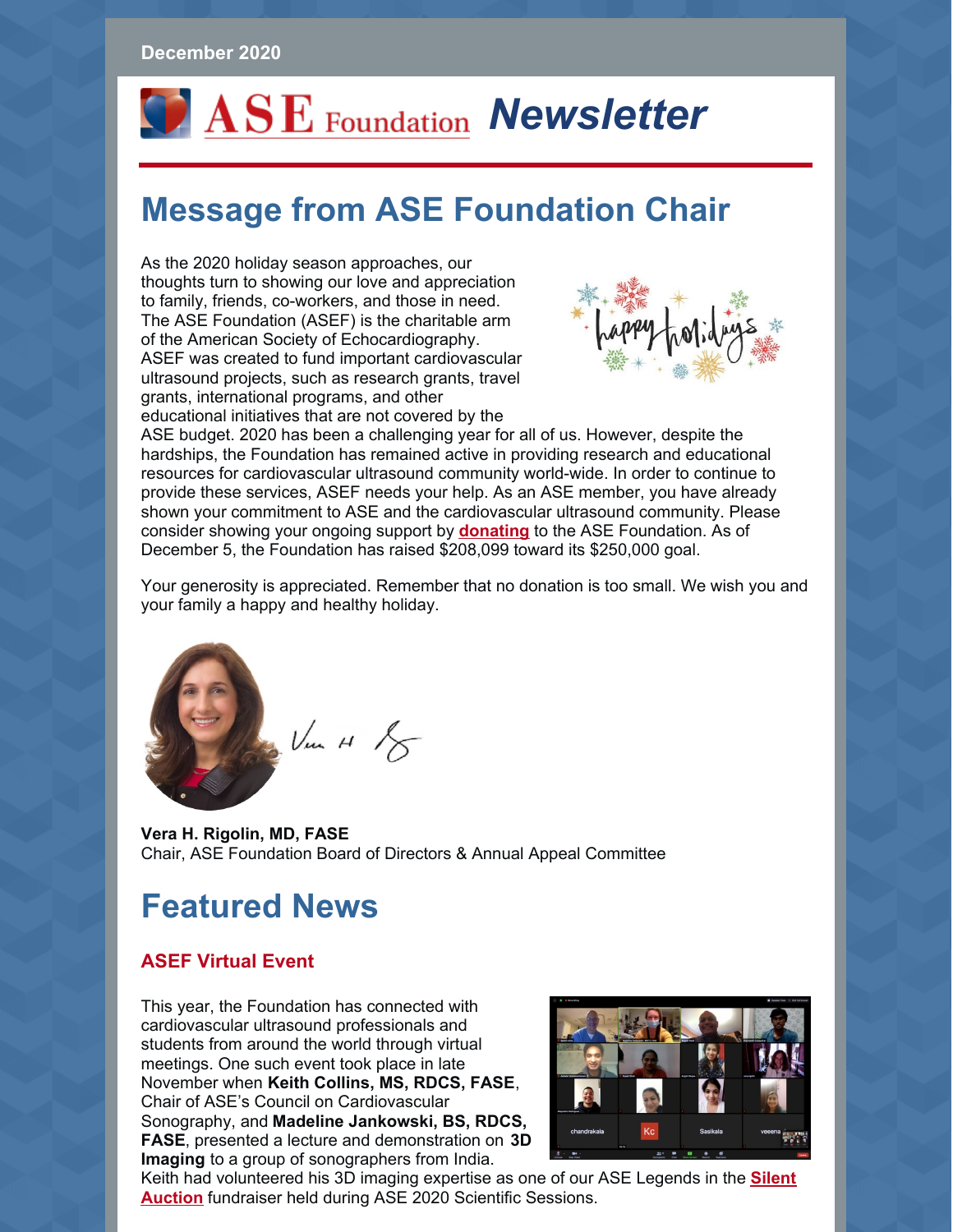The winning bidder, **Bharat Patel, RDCS, RVS, RDMS, FASE**, extended the invitation to 20 Indian sonographers, all of whom are sitting for their RDCS exam and are passionate echo enthusiasts. The lecture included a live demonstration and the attendees were able to ask questions and get answers live. Through virtual events like these, the ASE Foundation remains committed to providing healthcare workers worldwide with access to tools and strategies for improving cardiovascular health standards.

### **Announcements**

### **Apply for the Pamela S. Douglas, MD, FASE Research Scholar Award**



ASEF is now accepting applications for the inaugural Pamela S. Douglas, MD, FASE Research Scholar Award, a one-year (12 months) scholarship of \$75,000 to support a clinical or translational research scholar in advanced cardiovascular ultrasound research. Full submission details can be found **[here](https://www.asefoundation.org/pamelasdouglasresearchscholar/)**. All applications are due **February 1, 2021 by 5:00 PM Eastern Time**.

The Foundation is proud to offer this biennial scholarship in honor of Dr. Douglas' tremendous contributions to the field. This award will support the future of echocardiographic research by granting young scholars protected time and the mentorship to pursue impactful

research in cardiovascular ultrasound.

Interested candidates are encouraged to **apply [today!](https://www.asefoundation.org/pamelasdouglasresearchscholar/)**

Interested in supporting the Douglas Scholar Endowment Fund? The goal is to raise \$375,000 by December 31, 2021. Allocate your gift to support the fund **[here](https://asecho-prod.force.com/OrderApi__campaign?id=a2W4A000008p3XGUAY&site=a2H4A000002dA1fUAE&sourceCode=a344A000000d1AqQAI)**.

#### **Holiday Karaoke Competition**

Since the **ASE 2020 Virtual [Experience](https://www.youtube.com/watch?v=EJKiPhluIP4&feature=youtu.be) Karaoke Contest** was such a huge hit, ASEF decided to get in on the fun. We are hosting a holiday themed karaoke contest from December 7 – 31. View all the submissions **[here](https://www.asefoundation.org/holiday-karaoke-competition/)** and vote for your favorite! It is only a \$5 donation per vote. All funds raised will bring ASEF closer to our Annual Appeal goal of \$250,000.



#### **GivingTuesday 2020**



Last week, the ASE Foundation participated in the global generosity movement **[GivingTuesday](https://www.givingtuesday.org/)** for the 8 th year in a row. We set a goal to raise \$20,000, but our amazing supporters blew that out of the water by contributing a grand total of **\$31,752**. We also had a record breaking **197 donors** give towards this goal, making this the highest donor participation in our GivingTuesday history. Special thanks to our early pledge donors: **the ASE Past Presidents, the 2020-2022 Leadership Academy,** and **Drs. Yvonne Gilliliand, Geoffrey Rose,** and **Gregory Tatum**.

### **Year End Planning Considerations**

Does charitable giving factor into your year-end planning for 2020? If so, consider using appreciated (long-term) stock rather than cash when contributing to charities. Gifts of